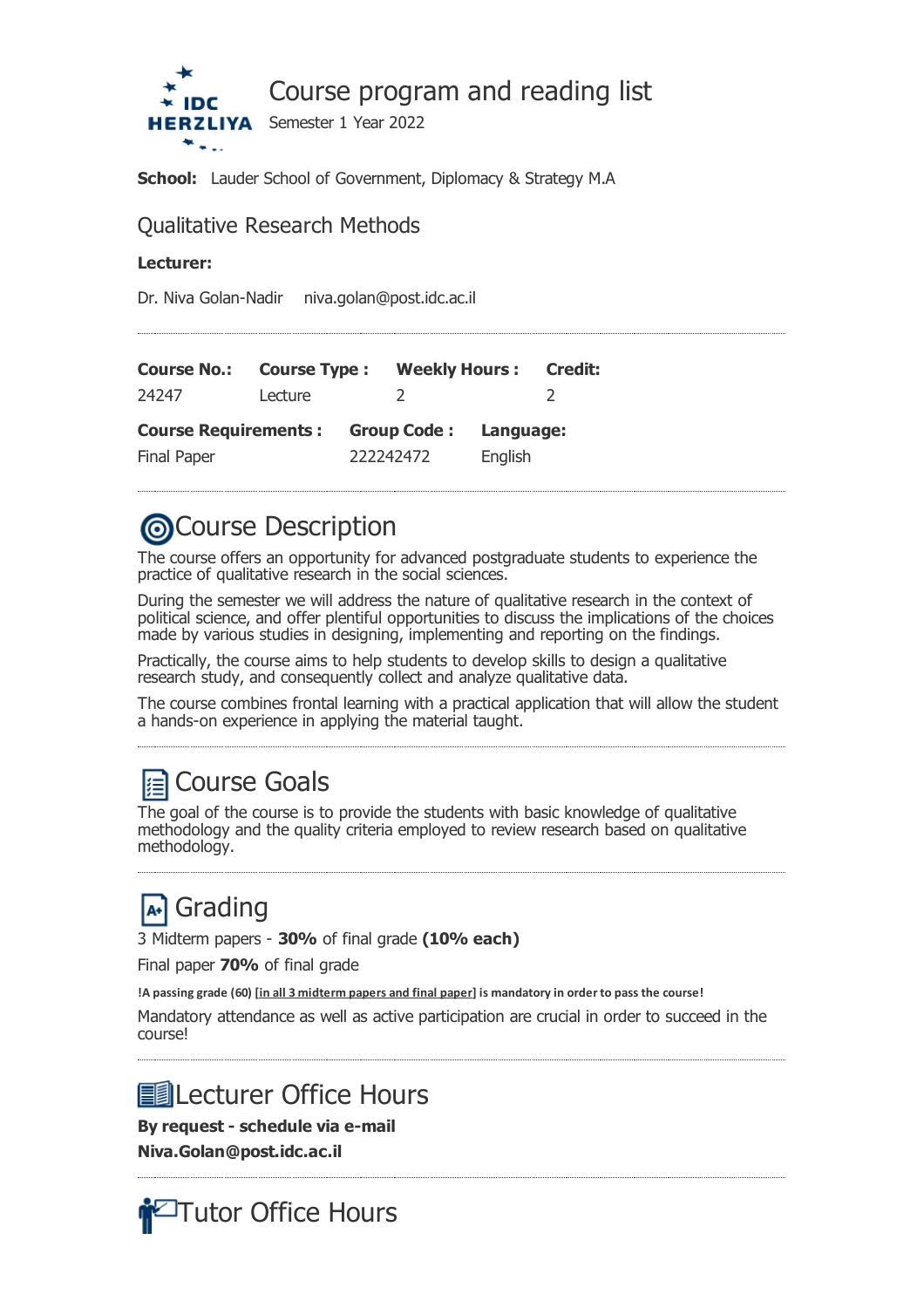### *ATeaching Assistant*

Mr. Yuval Bartov yuvalbartovidc@gmail.com

### Additional Notes

**For administrative inquiries** - contactMr.Yuval Bartovat:yuvalbartovidc@gmail.com

## Reading List

#### **Week 1 - Introduction to Qualitative Research Methods: Characteristics and Limitations**

Flick, U. (2018). An introduction to qualitative research. Sage Publications Limited, ch. 1-2.

Goertz, G., & Mahoney, J. (2012). A tale of two cultures: Qualitative and quantitative research in the social sciences. Princeton University Press, pp. 1-16.

#### **Week 2 – Theoretical Frameworks in Qualitative Research**

Flick, U. (2018). An introduction to qualitative research. Sage Publications Limited, ch. 3.

Lin, A. C. (1998). Bridging positivist and interpretivist approaches to qualitative methods. Policy Studies Journal, 26(1), 162-180.

#### **Week 3 – Data Collection: The Classic Participant Observation**

Berg, B. L. (2009). Qualitative Research Methods for the Social Science. Boston: Ally & Bacon, pp. 190-245.

Clark, A., Holland, C., Katz, J., & Peace, S. (2009). Learning to see: lessons from a participatory observation research project in public spaces. International Journal of Social Research Methodology, 12(4), 345-360.

#### **Week 4 – Data Collection: The Interview as a Tool in Political Research**

Robinson, O. C. (2014). Sampling in interview-based qualitative research: A theoretical and practical quide. Qualitative Research in Psychology, 11(1), 25-41.

Fontana, A., & Prokos, A. H. (2007). The interview: From formal to postmodern. Left coast press, ch. 1-2, 4, 6.

#### **Week 5 – Data Collection: Focus Groups as a Tool in Political Research**

Krueger, R. A. (1998). Developing questions for focus groups (Vol. 3). Sage Publications, pp. 19-51.

Colucci, E. (2007). "Focus groups can be fun": The use of activity-oriented questions in focus group discussions. Qualitative Health Research, 17(10), 1422-1433.

Stanley, L. (2016). Using focus groups in political science and international relations. Politics, 36(3), 236-249.

#### **Week 6 – Data Collection: Formal Documents, Historical Archives and the Media as Tools in Political Research**

Flick, U. (2018). An introduction to qualitative research. Sage Publications Limited, ch. 5.

Bowen, G. A. (2009). Document analysis as a qualitative research method. Qualitative research journal, 9(2), 27-40.

Thies, C. G. (2002). A pragmatic quide to qualitative historical analysis in the study of international relations. International Studies Perspectives, 3(4), 351-372.

Altheide, D. L., & Schneider, C. J. (2012). Qualitative media analysis (Vol. 38). Sage Publications, ch. 4.